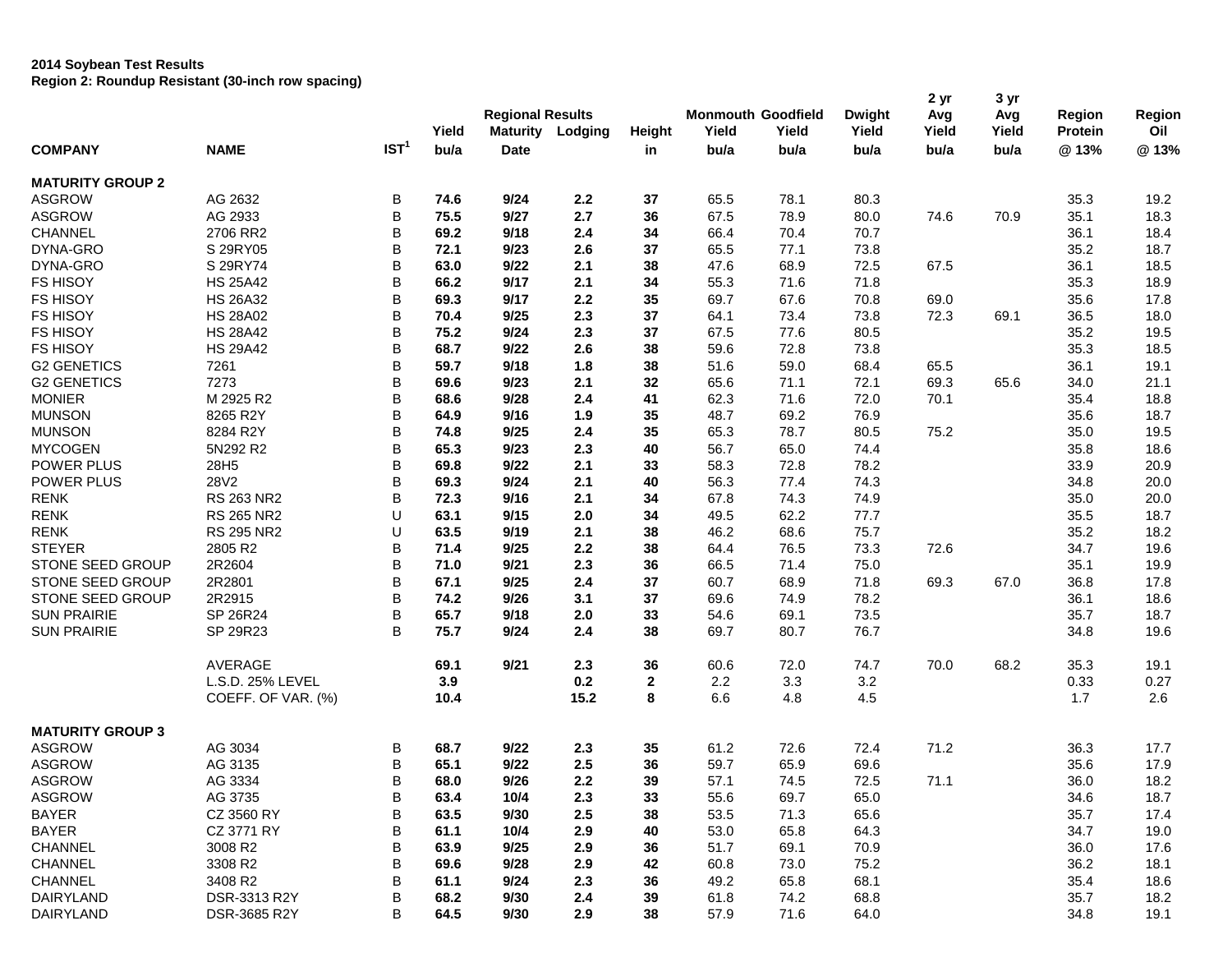## **2014 Soybean Test Results Region 2: Roundup Resistant (30-inch row spacing)**

| <b>COMPANY</b>     | <b>NAME</b>          | IST <sup>1</sup> | Yield<br>bu/a | <b>Regional Results</b><br><b>Maturity</b><br><b>Date</b> | Lodging | Height<br>in | Yield<br>bu/a | <b>Monmouth Goodfield</b><br>Yield<br>bu/a | <b>Dwight</b><br>Yield<br>bu/a | 2 yr<br>Avg<br>Yield<br>bu/a | 3 yr<br>Avg<br>Yield<br>bu/a | Region<br>Protein<br>@13% | Region<br>Oil<br>@13% |
|--------------------|----------------------|------------------|---------------|-----------------------------------------------------------|---------|--------------|---------------|--------------------------------------------|--------------------------------|------------------------------|------------------------------|---------------------------|-----------------------|
| DYNA-GRO           | S 32RY95             | В                | 67.8          | 9/27                                                      | 2.3     | 37           | 59.5          | 71.6                                       | 72.3                           |                              |                              | 35.1                      | 18.8                  |
| DYNA-GRO           | S 35RY83             | B                | 70.0          | 9/30                                                      | 2.3     | 41           | 65.2          | 72.8                                       | 71.9                           | 71.5                         | 68.8                         | 34.8                      | 18.2                  |
| DYNA-GRO           | S 36RY24             | B                | 65.7          | 9/30                                                      | 2.5     | 40           | 54.3          | 69.6                                       | 73.2                           |                              |                              | 34.6                      | 18.5                  |
| <b>FS HISOY</b>    | <b>HS 30A42</b>      | B                | 64.3          | 9/23                                                      | 2.3     | 35           | 56.0          | 67.8                                       | 69.1                           |                              |                              | 35.2                      | 18.6                  |
| <b>FS HISOY</b>    | <b>HS 31A32</b>      | B                | 68.7          | 9/26                                                      | 2.3     | 35           | 62.5          | 73.7                                       | 69.8                           | 71.8                         |                              | 35.0                      | 18.4                  |
| <b>FS HISOY</b>    | <b>HS 33A32</b>      | B                | 69.4          | 10/3                                                      | 2.6     | 36           | 62.2          | 74.4                                       | 71.6                           | 72.4                         |                              | 36.1                      | 18.2                  |
| FS HISOY           | <b>HS 34A22</b>      | B                | 71.3          | 10/1                                                      | 2.0     | 35           | 65.0          | 74.0                                       | 74.9                           | 72.3                         | 69.9                         | 35.7                      | 18.1                  |
| FS HISOY           | <b>HS 34A42</b>      | B                | 69.5          | 10/2                                                      | 2.5     | 39           | 64.1          | 70.9                                       | 73.5                           |                              |                              | 35.5                      | 18.2                  |
| <b>FS HISOY</b>    | <b>HS 36A42</b>      | B                | 67.6          | 10/5                                                      | 2.7     | 41           | 66.5          | 68.2                                       | 68.2                           |                              |                              | 34.6                      | 19.0                  |
| <b>G2 GENETICS</b> | 7310                 | B                | 65.3          | 9/27                                                      | 2.7     | 41           | 56.9          | 70.8                                       | 68.2                           | 68.7                         | 64.9                         | 35.6                      | 19.4                  |
| <b>G2 GENETICS</b> | 7334                 | B                | 66.2          | 9/28                                                      | 2.4     | 40           | 59.4          | 74.9                                       | 64.3                           | 69.1                         | 65.8                         | 36.3                      | 18.9                  |
| <b>G2 GENETICS</b> | 7346                 | B                | 64.9          | 9/28                                                      | 2.3     | 38           | 59.2          | 67.6                                       | 67.7                           |                              |                              | 36.1                      | 19.0                  |
| <b>G2 GENETICS</b> | 7357 R2              | B                | 69.9          | 10/3                                                      | 2.8     | 42           | 65.5          | 71.1                                       | 73.0                           |                              |                              | 35.1                      | 18.3                  |
| <b>G2 GENETICS</b> | 7360                 | B                | 60.3          | 10/1                                                      | 2.6     | 43           | 40.9          | 72.2                                       | 67.7                           | 68.0                         |                              | 35.4                      | 18.4                  |
| <b>G2 GENETICS</b> | 7384                 | B                | 67.2          | 10/7                                                      | 2.8     | 45           | 61.4          | 71.6                                       | 68.8                           |                              |                              | 34.3                      | 19.3                  |
| <b>GREAT LAKES</b> | GL 3059 R2           | B                | 69.7          | 9/23                                                      | 2.7     | 36           | 62.2          | 73.7                                       | 73.2                           |                              |                              | 35.1                      | 18.8                  |
| <b>GREAT LAKES</b> | GL 3229 R2           | B                | 66.3          | 9/24                                                      | 2.4     | 36           | 58.7          | 74.2                                       | 65.9                           | 69.6                         |                              | 35.1                      | 18.5                  |
| <b>GREAT LAKES</b> | GL 3729 R2           | B                | 70.2          | 10/6                                                      | 2.8     | 43           | 62.4          | 74.9                                       | 73.4                           |                              |                              | 33.9                      | 19.5                  |
| <b>MERSCHMAN</b>   | ARTHUR 1531RR2       | B                | 68.7          | 9/26                                                      | 2.6     | 37           | 58.3          | 74.2                                       | 73.5                           |                              |                              | 35.0                      | 18.6                  |
| <b>MERSCHMAN</b>   | COOLIDGE 1532RR2Y    | B                | 66.1          | 9/24                                                      | 2.4     | 35           | 55.3          | 73.4                                       | 69.8                           |                              |                              | 35.1                      | 18.3                  |
| <b>MERSCHMAN</b>   | EISENHOWER 1537RR2   | B                | 58.7          | 10/3                                                      | 2.4     | 39           | 54.4          | 59.1                                       | 62.5                           |                              |                              | 37.2                      | 17.2                  |
| <b>MERSCHMAN</b>   | GARFIELD 1439RR2     | B                | 61.3          | 10/4                                                      | 2.5     | 38           | 48.7          | 69.8                                       | 65.5                           |                              |                              | 34.2                      | 19.2                  |
| <b>MERSCHMAN</b>   | HARRISON 1530RR2     | B                | 64.4          | 9/27                                                      | 2.4     | 37           | 63.1          | 65.3                                       | 64.7                           |                              |                              | 35.2                      | 18.7                  |
| <b>MERSCHMAN</b>   | <b>HAYES 1535RR2</b> | B                | 62.6          | 9/29                                                      | 2.3     | 39           | 51.3          | 68.5                                       | 68.2                           |                              |                              | 36.0                      | 17.2                  |
| <b>MERSCHMAN</b>   | HOOVER 1433RR2       | B                | 67.8          | 10/1                                                      | 2.4     | 35           | 59.5          | 72.6                                       | 71.2                           | 72.4                         |                              | 36.2                      | 18.1                  |
| <b>MERSCHMAN</b>   | JACKSON 1536RR2      | B                | 61.3          | 10/6                                                      | 2.7     | 42           | 54.8          | 60.7                                       | 68.5                           |                              |                              | 35.4                      | 18.3                  |
| <b>MERSCHMAN</b>   | KENNEDY 1436RR2      | В                | 65.4          | 10/4                                                      | 2.7     | 39           | 53.7          | 72.2                                       | 70.4                           | 70.0                         |                              | 34.2                      | 19.2                  |
| <b>MERSCHMAN</b>   | ROOSEVELT 1535RR2    | В                | 67.7          | 10/1                                                      | 2.3     | 38           | 62.9          | 68.2                                       | 72.0                           |                              |                              | 35.3                      | 18.4                  |
| <b>MERSCHMAN</b>   | WASHINGTON 1438RR2   | B                | 69.8          | 10/5                                                      | 2.8     | 40           | 64.2          | 77.6                                       | 67.5                           |                              |                              | 36.7                      | 17.5                  |
| <b>MONIER</b>      | M 3015 R2            | B                | 67.6          | 9/24                                                      | 2.3     | 38           | 64.4          | 70.4                                       | 68.0                           | 69.9                         |                              | 35.2                      | 18.4                  |
| <b>MONIER</b>      | M 3393 R2            | B                | 67.4          | 9/28                                                      | 3.0     | 41           | 61.9          | 70.7                                       | 69.6                           |                              |                              | 34.9                      | 18.5                  |
| <b>MUNSON</b>      | 8305 R2Y             | B                | 66.2          | 9/25                                                      | 2.4     | 37           | 60.4          | 71.0                                       | 67.2                           |                              |                              | 35.1                      | 18.7                  |
| <b>MUNSON</b>      | 8324 R2Y             | B                | 67.6          | 9/25                                                      | 2.2     | 36           | 56.7          | 75.7                                       | 70.5                           | 70.1                         |                              | 34.9                      | 18.5                  |
| <b>MUNSON</b>      | 8345 R2Y             | $\sf B$          | 68.2          | 9/29                                                      | 2.4     | 37           | 61.3          | 71.3                                       | 71.9                           |                              |                              | 35.4                      | 18.4                  |
| <b>MUNSON</b>      | 8364 R2Y             | B                | 68.1          | 10/4                                                      | 2.7     | 42           | 63.8          | 71.1                                       | 69.4                           | 71.2                         |                              | 34.2                      | 19.1                  |
| <b>MYCOGEN</b>     | 5N312 R2             | B                | 71.3          | 9/26                                                      | 2.5     | 39           | 69.2          | 69.7                                       | 75.0                           |                              |                              | 35.3                      | 18.3                  |
| <b>MYCOGEN</b>     | 5N342 R2             | B                | 65.1          | 9/26                                                      | 2.5     | 41           | 59.2          | 66.7                                       | 69.3                           |                              |                              | 36.1                      | 18.0                  |
| <b>PFISTER</b>     | 30R25                | В                | 67.5          | 9/26                                                      | 2.3     | 36           | 65.6          | 72.2                                       | 64.9                           |                              |                              | 34.9                      | 18.5                  |
| <b>PFISTER</b>     | 35R25                | B                | 65.7          | 9/30                                                      | 2.6     | 40           | 59.6          | 68.4                                       | 69.2                           |                              |                              | 34.9                      | 18.4                  |
| <b>PFISTER</b>     | 36R29                | В                | 65.8          | 10/2                                                      | 2.7     | 43           | 63.7          | 69.5                                       | 64.3                           |                              |                              | 34.1                      | 19.3                  |
| POWER PLUS         | 30B5                 | B                | 64.2          | 9/25                                                      | 2.7     | 40           | 52.5          | 69.6                                       | 70.7                           |                              |                              | 35.5                      | 19.5                  |
| POWER PLUS         | 32D <sub>5</sub>     | B                | 64.4          | 9/29                                                      | 2.4     | 35           | 49.8          | 73.3                                       | 70.2                           |                              |                              | 35.4                      | 18.7                  |
| POWER PLUS         | 34T3                 | B                | 63.6          | 10/4                                                      | 2.7     | 42           | 50.5          | 71.8                                       | 68.4                           | 68.4                         |                              | 35.2                      | 18.4                  |
| POWER PLUS         | 36J3                 | B                | 63.9          | 10/3                                                      | 2.8     | 43           | 54.4          | 73.7                                       | 63.5                           | 69.4                         |                              | 35.3                      | 18.3                  |
| <b>RENK</b>        | <b>RS 314 NR2</b>    | В                | 66.9          | 9/23                                                      | 2.5     | 38           | 58.4          | 72.2                                       | 70.1                           | 69.4                         |                              | 34.8                      | 18.6                  |